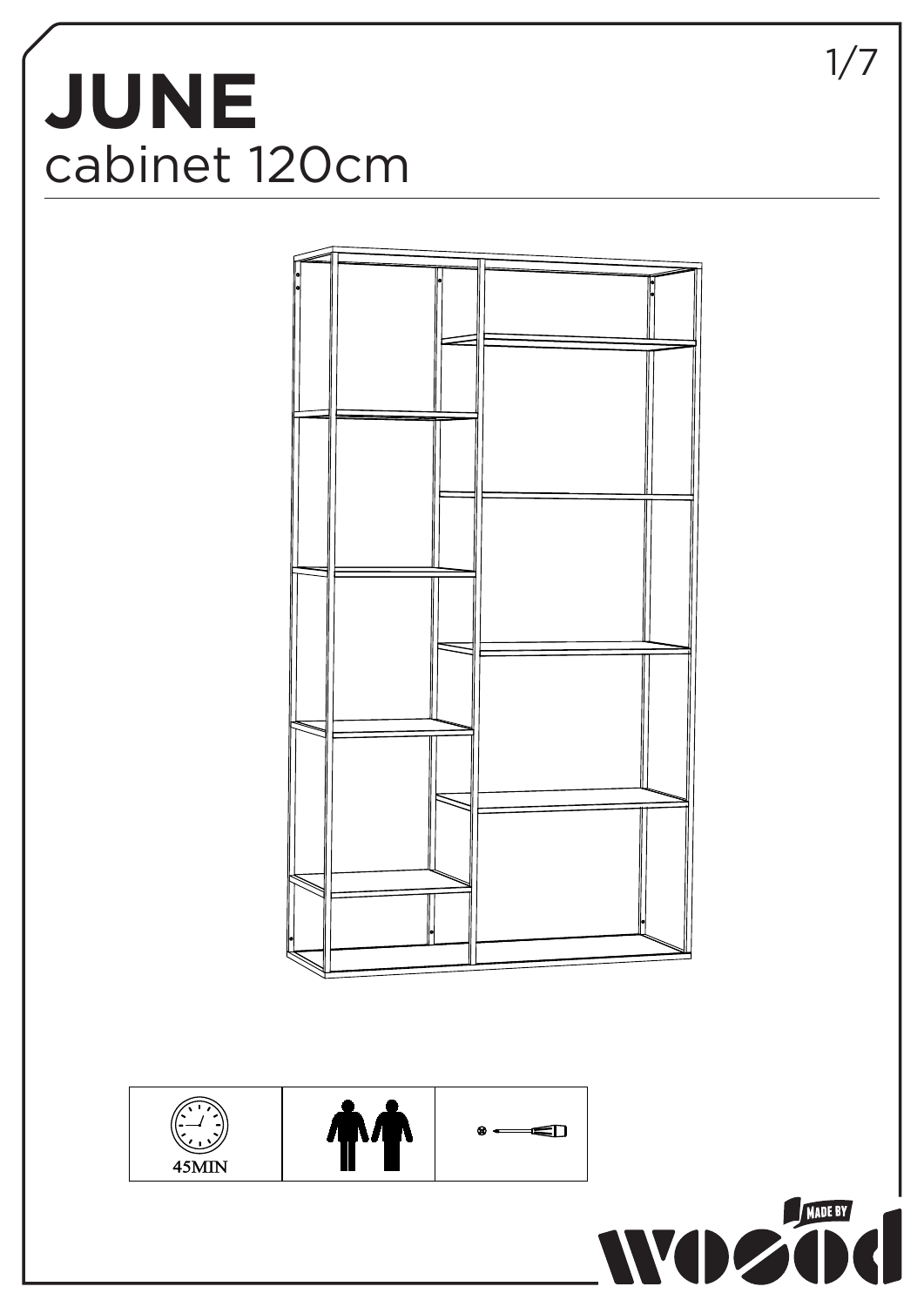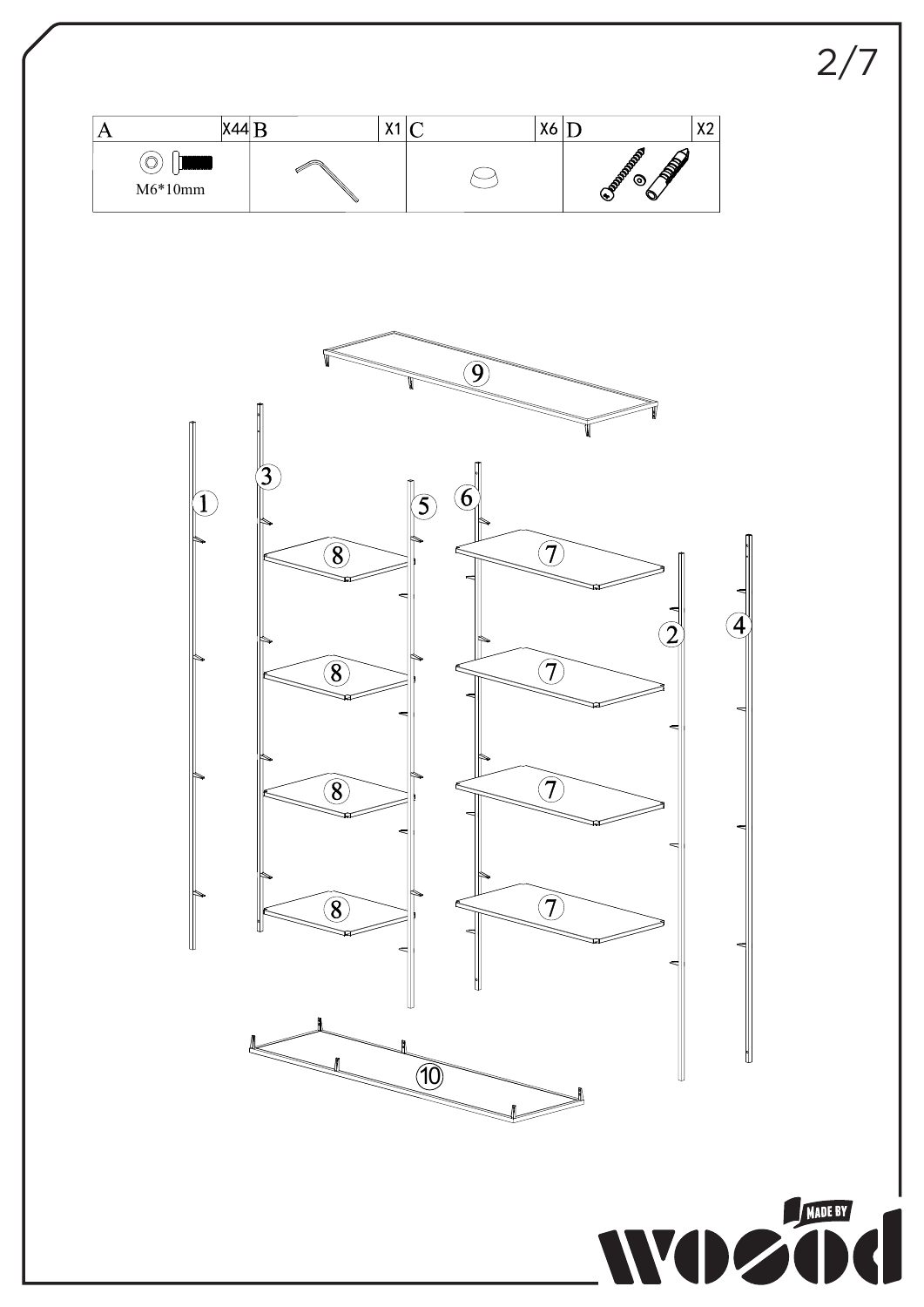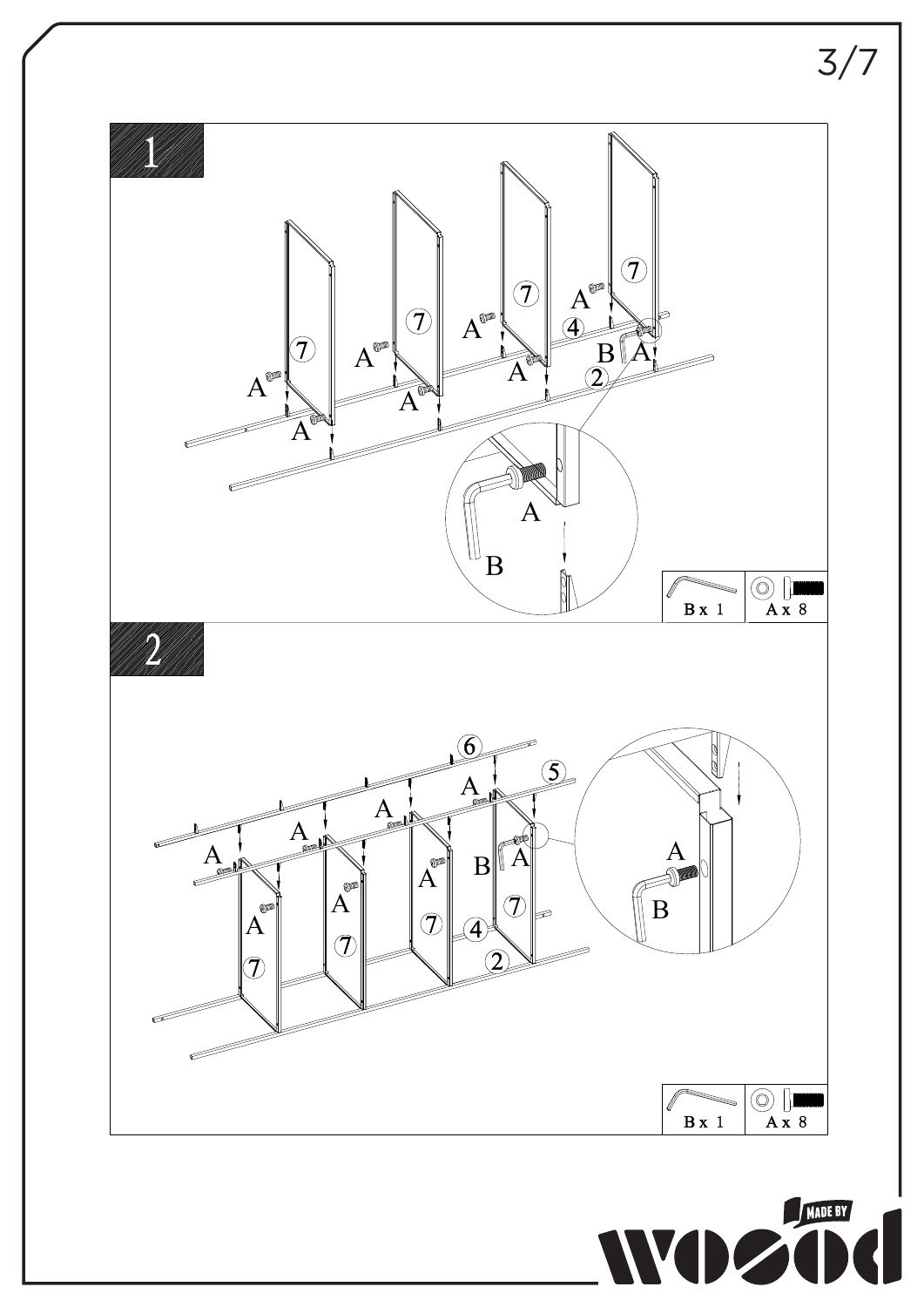

 $\overline{\phantom{a}}$ 

4/7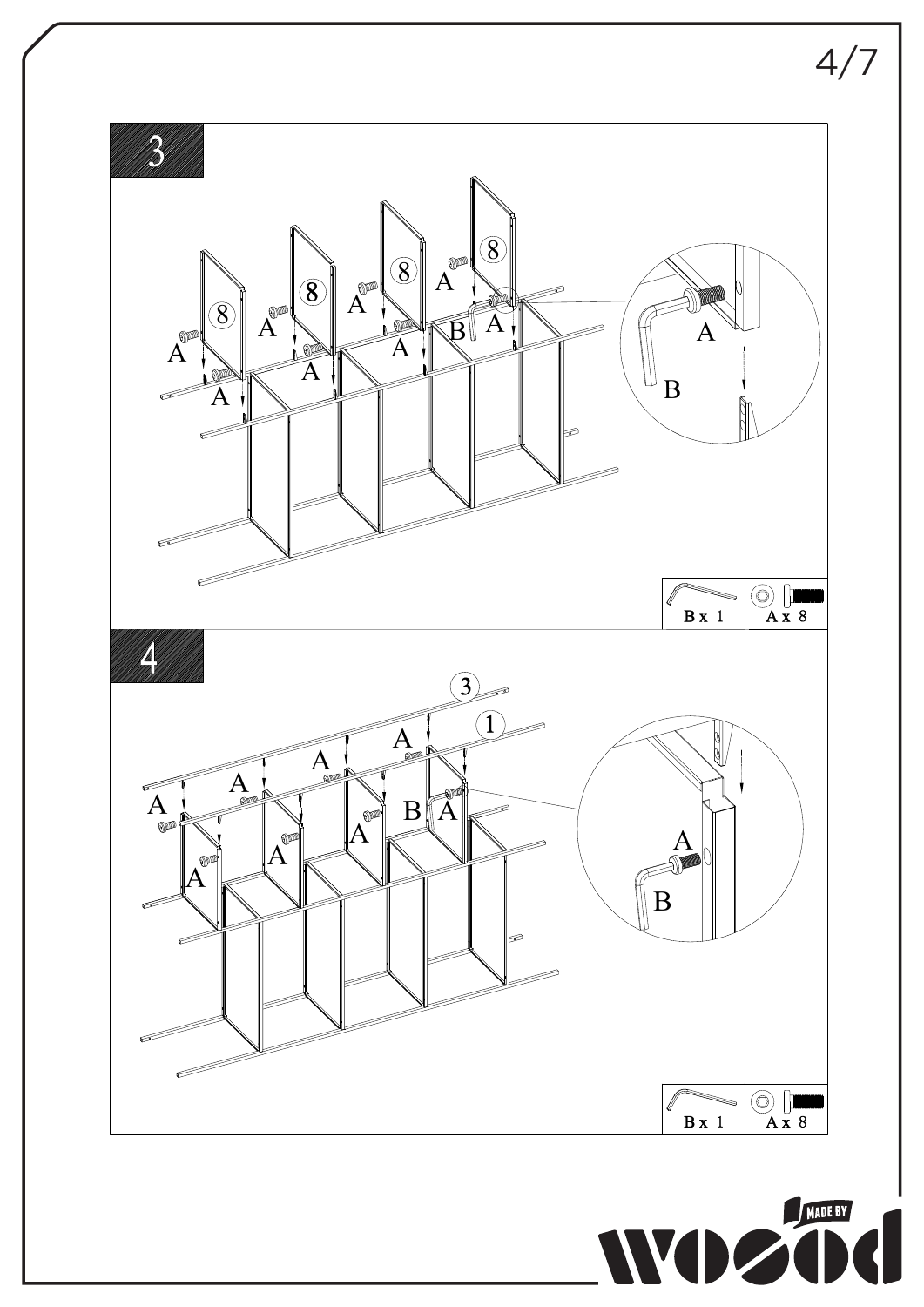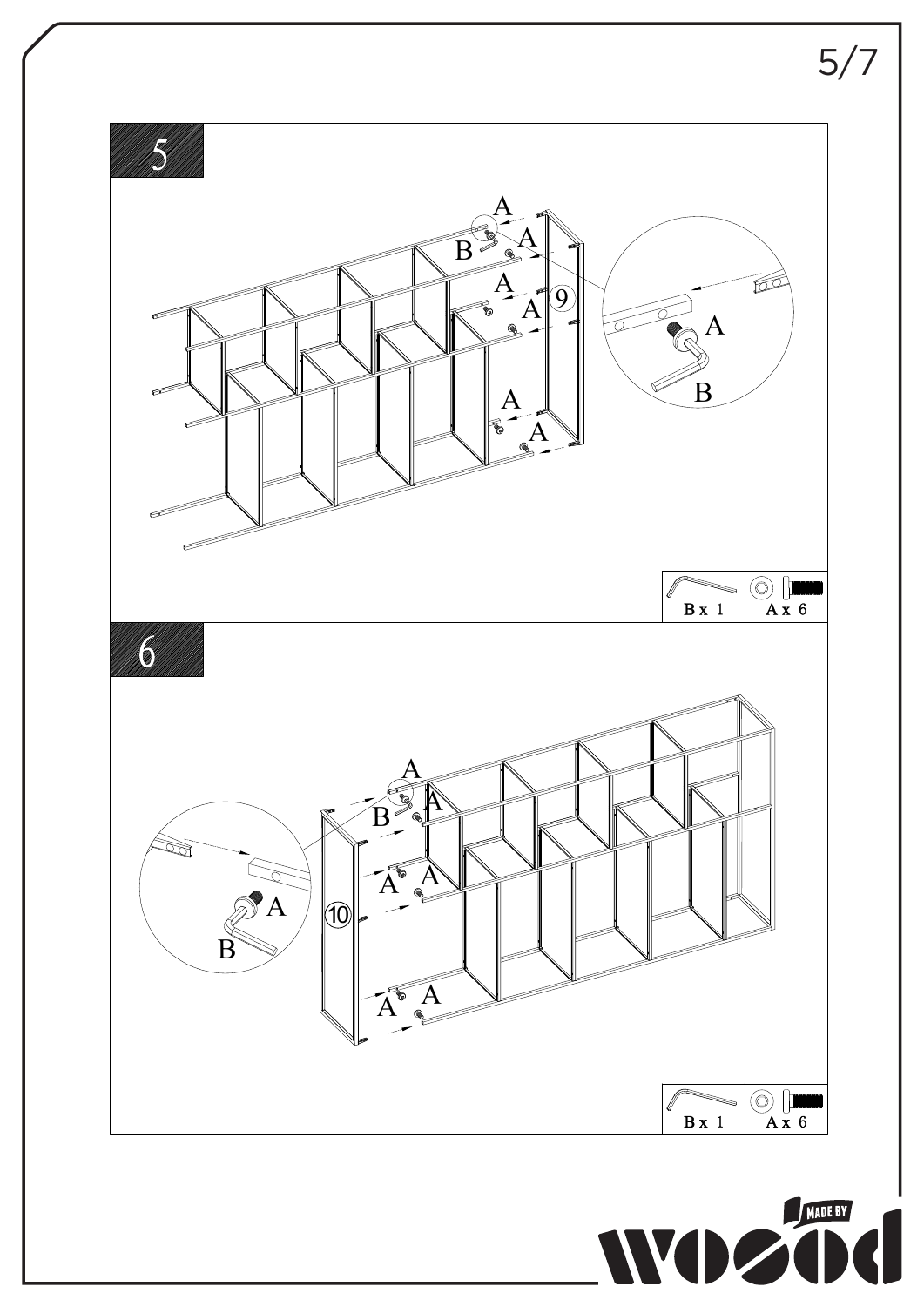

 $\overline{\phantom{0}}$